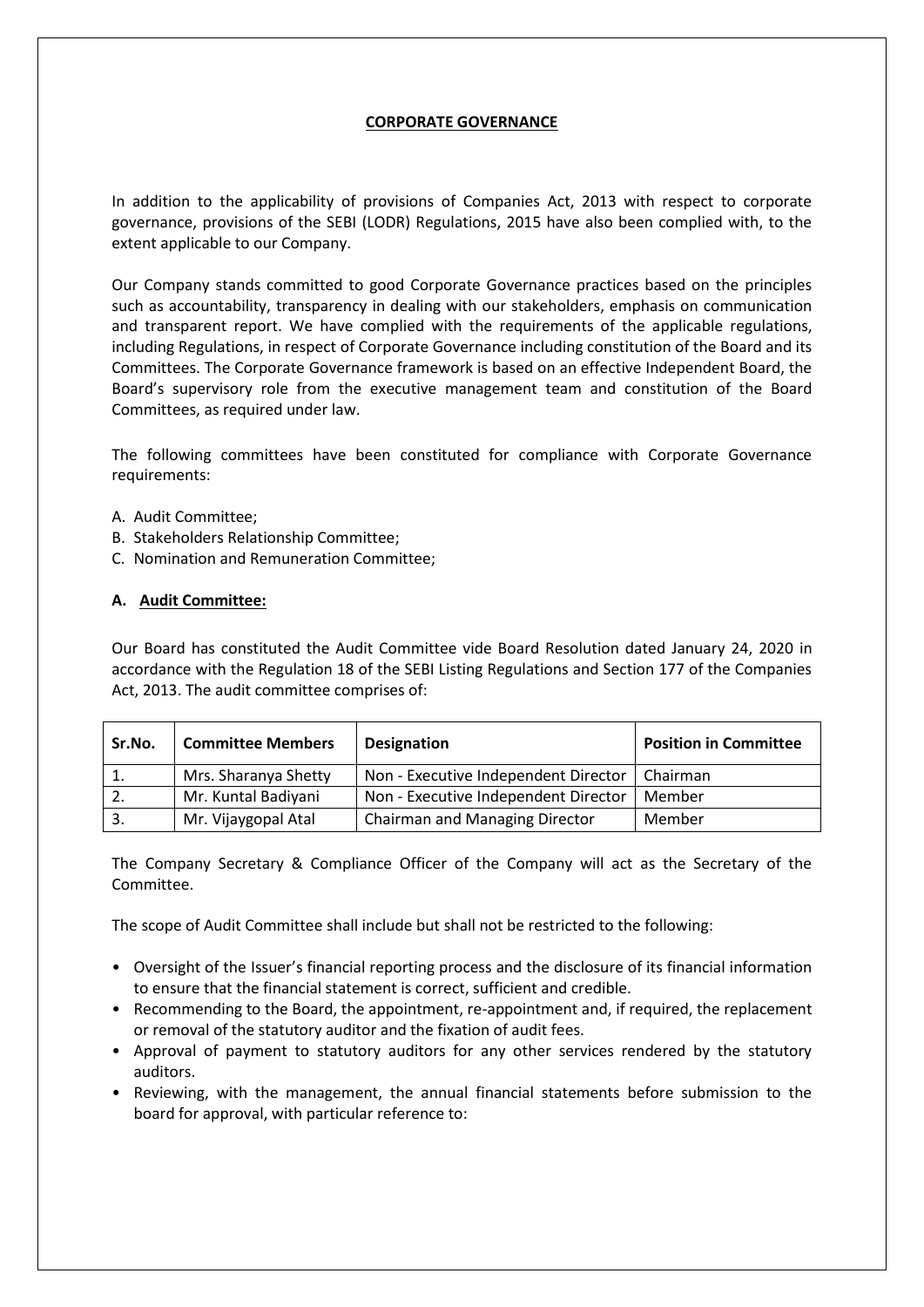- 1. Matters required to be included in the Director's Responsibility Statement to be included in the Board's report in terms of clause (c) of sub-section 3 of Section 134 of the Companies Act, 2013
- 2. Changes, if any, in accounting policies and practices and reasons for the same.
- 3. Major accounting entries involving estimates based on the exercise of judgment by management.
- 4. Significant adjustments made in the financial statements arising out of audit findings.
- 5. Compliance with listing and other legal requirements relating to financial statements.
- 6. Disclosure of any related party transactions.
- 7. Qualifications in the draft audit report.
- Reviewing, with the management, the half yearly financial statements before submission to the board for approval.
- Reviewing, with the management, the statement of uses/application of funds raised through an issue (public issue, rights issue, preferential issue, etc.), the statement of funds utilized for purposes other than those stated in the offer document/notice and the report submitted by the monitoring agency monitoring the utilization of proceeds of a public or rights issue, and making appropriate recommendations to the Board to take up steps in this matter.
- Review and monitor the auditor's independence and performance, and effectiveness of audit process.
- Approval or any subsequent modification of transactions of the Company with related parties.
- Scrutiny of inter-corporate loans and investments.
- Valuation of undertakings or assets of the Company, wherever it is necessary;
- Evaluation of internal financial controls and risk management systems;
- Reviewing, with the management, performance of statutory and internal auditors, adequacy of the internal control systems.
- Reviewing the adequacy of internal audit function, if any, including the structure of the internal audit department, staffing and seniority of the official heading the department, reporting structure coverage and frequency of internal audit.
- Discussion with internal auditors any significant findings and follow up there on.
- Reviewing the findings of any internal investigations by the internal auditors into matters where there is suspected fraud or irregularity or a failure of internal control systems of a material nature and reporting the matter to the board.
- Discussion with statutory auditors before the audit commences, about the nature and scope of audit as well as post-audit discussion to ascertain any area of concern.
- To look into the reasons for substantial defaults in the payment to the depositors, debenture holders, shareholders (in case of non-payment of declared dividends) and creditors.
- To review the functioning of the Whistle Blower mechanism.
- Approval of appointment of CFO (i.e., the whole-time Finance Director or any other person heading the finance function or discharging that function) after assessing the qualifications, experience & background, etc. of the candidate.
- Carrying out any other function as is mentioned in the terms of reference of the Audit Committee.

Explanation (i): The term "related party transactions" shall have the same meaning as contained in the Accounting Standard 18, Related Party Transactions, issued by The Institute of Chartered Accountants of India.

Explanation (ii): If the Issuer has set up an audit committee pursuant to provision of the Companies Act, the said audit committee shall have such additional functions / features as is contained in this clause.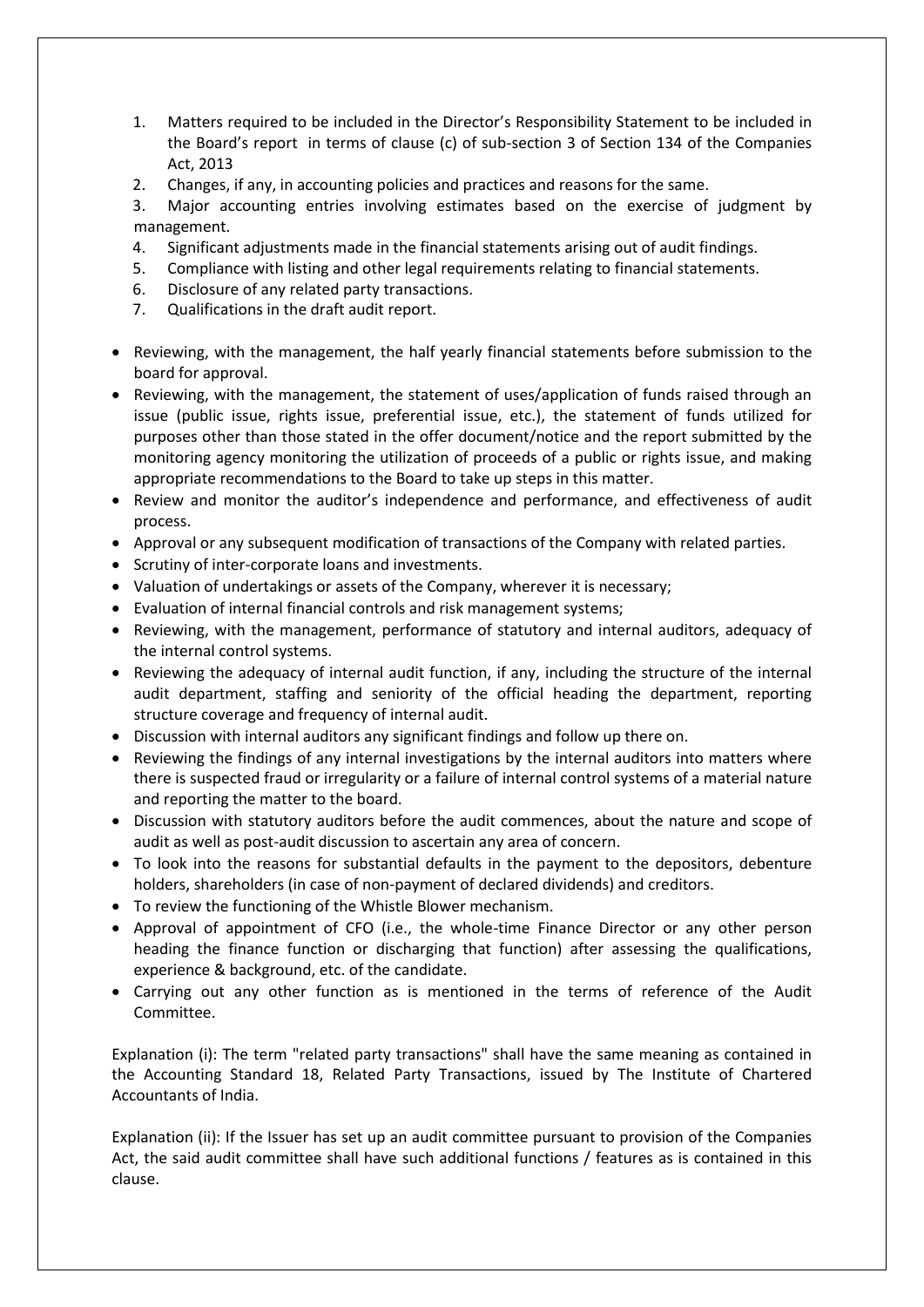The Audit Committee enjoys following powers:

- 1. To investigate any activity within its terms of reference.
- 2. To seek information from any employee.
- 3. To obtain outside legal or other professional advice.
- 4. To secure attendance of outsiders with relevant expertise if it considers necessary.
- 5. The audit committee may invite such of the executives, as it considers appropriate (and particularly the head of the finance function) to be present at the meetings of the committee, but on occasions it may also meet without the presence of any executives of the Issuer. The finance director, head of internal audit and a representative of the statutory auditor may be present as invitees for the meetings of the audit committee.

The Audit Committee shall mandatorily review the following information:

- a. Management discussion and analysis of financial condition and results of operations;
- b. Statement of significant related party transactions (as defined by the audit committee), submitted by management;
- c. Management letters / letters of internal control weaknesses issued by the statutory auditors;
- d. Internal audit reports relating to internal control weaknesses; and
- e. The appointment, removal and terms of remuneration of the Chief internal auditor shall be subject to review by the Audit Committee.

The recommendations of the Audit Committee on any matter relating to financial management, including the audit report, are binding on the Board. If the Board is not in agreement with the recommendations of the Committee, reasons for disagreement shall have to be incorporated in the minutes of the Board Meeting and the same has to be communicated to the shareholders. The Chairman of the committee has to attend the Annual General Meetings of the Company to provide clarifications on matters relating to the audit.

The Chairman of the committee has to attend the Annual General Meetings of the Company to provide clarifications on matters relating to the audit.

### **Meeting Of Audit Committee and Relevant Quorum**

The audit committee shall meet at least four times in a year and not more than one hundred and twenty days shall elapse between two meetings. The quorum for audit committee meeting shall either be two members or one third of the members of the audit committee, whichever is greater, with at least two independent directors.

### **B. Nomination & Remuneration Committee:**

Our Board has constituted the Nomination and Remuneration Committee vide Board Resolution dated January 24, 2020 pursuant to Regulation 19 of the SEBI Listing Regulations and section 178 of the Companies Act, 2013. The Nomination and Remuneration Committee comprises of:

| Sr.No. | <b>Committee Members</b> | <b>Designation</b>                   | <b>Position in Committee</b> |
|--------|--------------------------|--------------------------------------|------------------------------|
| 1.     | Mrs. Sharanya Shetty     | Non - Executive Independent Director | Chairman                     |
| 2.     | Mr. Kuntal Badiyani      | Non - Executive Independent Director | Member                       |
|        | Mr. Nishit Atal          | Executive Non executive<br>Non.      | Member                       |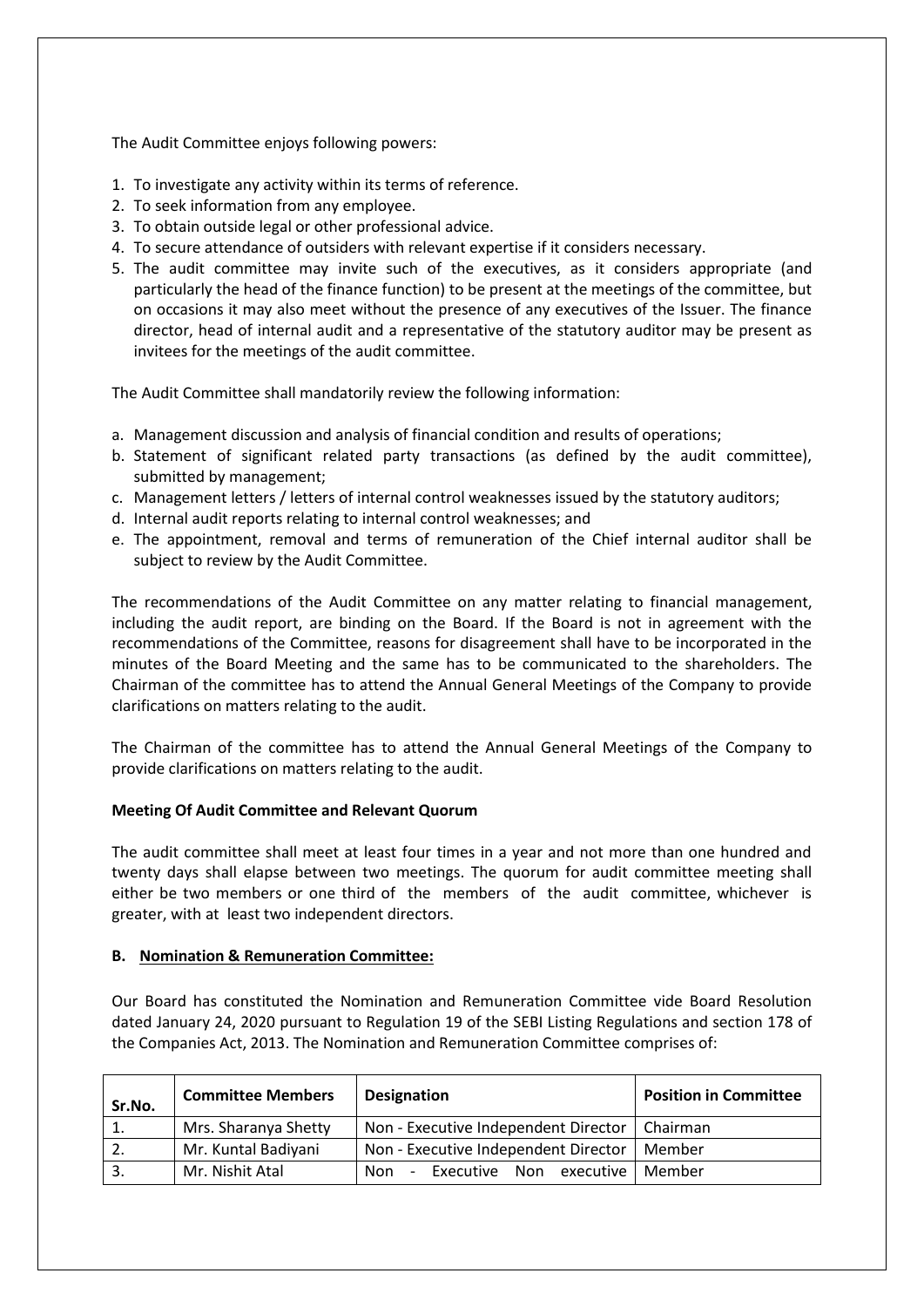|  | .<br>. |  |
|--|--------|--|
|  |        |  |

The Company Secretary of our Company acts as the Secretary to the Committee.

The scope of Nomination and Remuneration Committee shall include but shall not be restricted to the following:

- a. Formulation of the criteria for determining qualifications, positive attributes and independence of a director and recommend to the Board a policy, relating to the remuneration of the directors, key managerial personnel and other employees;
- b. Formulation of criteria for evaluation of Independent Directors and the Board;
- c. Devising a policy on Board diversity;
- d. Identifying persons who are qualified to become directors and who may be appointed in senior management in accordance with the criteria laid down, and recommend to the Board their appointment and removal. The Company shall disclose the remuneration policy and the evaluation criteria in its Annual Report.

### **Meeting of Stakeholder's Relationship Committee and Relevant Quorum**

The quorum necessary for a meeting of the Nomination and Remuneration Committee shall be two members or one third of the members, whichever is greater. The Committee is required to meet at least once a year.

#### **C. Stakeholder Relationship Committee**:

Our Board has constituted the Stakeholders' Relationship Committee vide Board Resolution dated January 24, 2020 pursuant to Regulation 20 of the SEBI Listing Regulations and Section 178 of the Companies Act, 2013. The Stakeholder's Relationship Committee comprises of:

| Sr.No. | <b>Committee Members</b> | <b>Designation</b>                    | <b>Position in Committee</b> |
|--------|--------------------------|---------------------------------------|------------------------------|
|        | Mr. Kuntal Badiyani      | Non - Executive Independent Director  | I Chairman                   |
|        | Mrs. Sharanya Shetty     | Non - Executive Independent Director  | Member                       |
| 3.     | Mr. Vijaygopal Atal      | <b>Chairman and Managing Director</b> | Member                       |

The Company Secretary of the Company will act as the Secretary of the Committee.

This committee will address all grievances of Shareholders/Investors and its terms of reference include the following:

- a) Allotment and listing of our shares in future.
- b) Redressing of shareholders and investor complaints such as non-receipt of declared dividend, annual report, transfer of Equity Shares and issue of duplicate/split/consolidated share certificates;
- c) Monitoring transfers, transmissions, dematerialization, re-materialization, splitting and consolidation of Equity Shares and other securities issued by our Company, including review of cases for refusal of transfer/ transmission of shares and debentures;
- d) Reference to statutory and regulatory authorities regarding investor grievances;
- e) To otherwise ensure proper and timely attendance and redressal of investor queries and grievances;